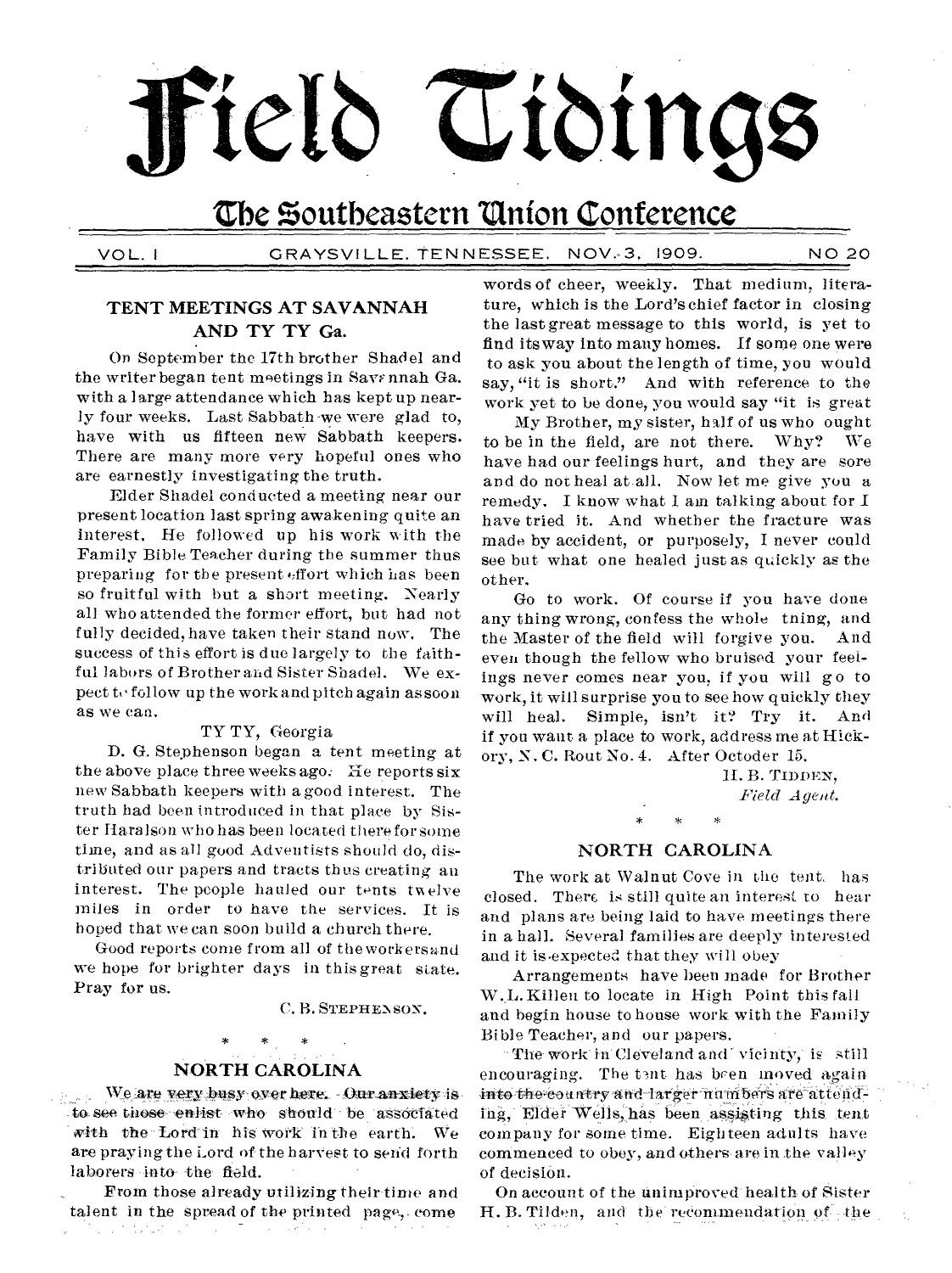physician that she move to the western part of the state. Brother Tilden has located ,at Hilderbran.

It is expected that the high altitude, and in the bracing atmosphere of this section, she will speedly regain her health.

The school at Hilderbran will open early in November. Any. who plan to attend, would do well to write Brother J. W. Beach, regarding it. It is expected that there will bean excellent school conducted this year.

Elder G. W. Wells has located his family here, for school privileges and others are planing to come.

Let all of our brethren and sisters redouble their efforts, and take hold of the Missions number of the Review, with great earnestness and enter into the Campaign during the month of November with cheerful hearts, and faith that God will bless you in gathering in funds for missions.

This gospel call comes to every child of God, advance steps must be taken, the needs are great, the appeals for help are touching, let all respond and help.

G. W. WELLS.

#### ARCHDALE NORTH CAROLINA

Sabbath October the 16th was a pleasant day for the Archdale church. Elder T. H. Jeys and family worshiped with us. Elder Jeys spoke at eleven oclock from John 2:17, after this practical dissension, many arose to their feet-and bore cheering testimonies in behalf of the message we so much love.

After the Sabbath we all convened at the spacious home of brother T. J. Woodall to pay our respects to brother Jeys and family on their departure for South Carolina, their future field of labor.

Two minute impromptu speeches were listened to, our brethren expressing their appreciation of the faithful labors of Brother Jeys for the past five years among us. As a further token of our love and esteem for Brother Jeys and his ardent labors, the Elder of the church was requested to present to him a set of silver knives and forks.

Refreshments were then served.

Soon we all repaired to our *homes,* with mingled feelings of joy and and sadness.

While we regret to part with brother Jeys, we realize thatwhat is loss to us is gain to others.

These occasions are little oases in the desert of life and are to make our path-way more sweet.

Brethren let us love one anther.

W. L. KILLEN.

#### FROM GEORGIA

Dear Brethren and Sisters, I feel sure that you are anxious about the canvassing work, and that all parts of the vineyard be equally worked; so, as we lift up our eyes and see the vast amount of territory as yet untouched, we can do nothing more timely than to give the Macedonian invitation, come and help in this great work. Georgia, the empire state of the South, with her one hundred forty six counties, is an ideal portion of the great harvest field. Only a very few few of her counties have as yet been touched in giving meat that is due now,— the Third Angels Message.

The Lord has something for each of his children to do, and says that he has already furnished the ability (Matt. 25:15) but with the ability goes responsibility. Now all who have the work at heart, but have not as yet put the Lord's money to use, (Matt.  $25-16$ ) let them stand idle no longer but hire to the LOrd of the harvest now, for whatever is right you will receive (Matt. 20:7.) May 1 hear of a goodly number asking for territory.

> W. S. FULBRIGHT.  $Field$ *Agent.*

#### Florida Items

Since the opening of the Fort Ogden School, for this year ten have been added to the roil and others write they are coming.

We are very glad to welcome to our conference Brother • and Sister Button who have just arrived from California, where they have been engaged in tent work. They come to us as self supporting workers.

Brother John Russell Mitchell is spending a few days at our Sanitarium at Orlando and rendering assistance by doing somedental work. Shortly he returns to school in Atlanta.

The tent meeting which preceeded the campmeeting in Orlando was blessed with good audiences. Some of the songs and sermons were illustrated by an electric steriopticon Among the illustrated lectures was one on Tuberculosis and another giving pictures of all, or nearly all of our sanitariums.

We trust that all our churches are laying plans for active service during the Missionary Campaign the first week of November. If there are isolated ones who were not at the cam p-meeting let them send in an order to the office in Bartow, for a supply of the papers. Let us all rally to the Master's service at this time and step forward into active service. Orders for these papers should be sent in at once.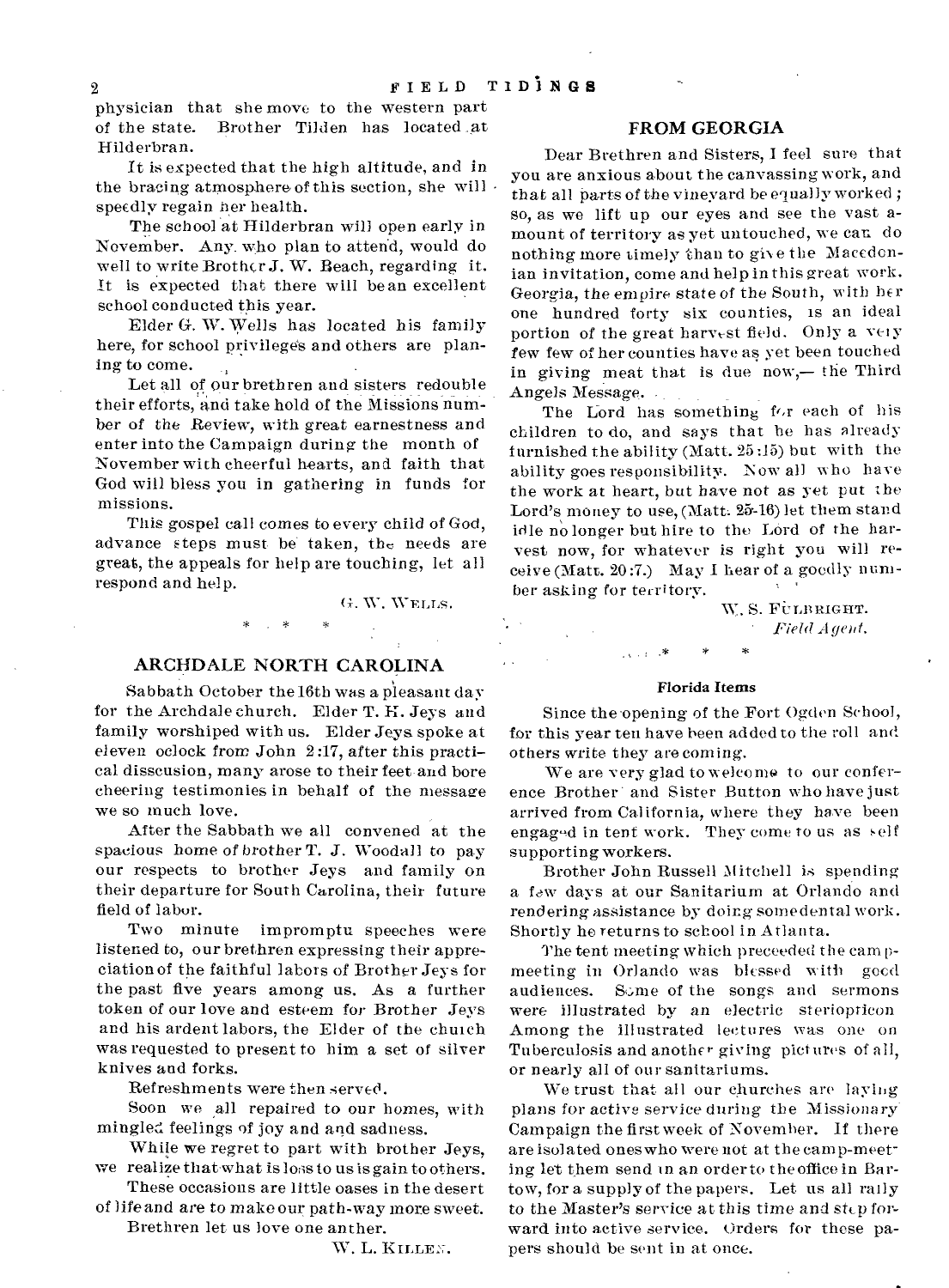As this goes to the press, our hearts are made sad by the news of the death of Sister Mossie Powell, secretary of the Lakeland Sabbath School. Sae was sick but a few days. We await further particulars.

#### Livingston, Florida

The tent has been taken down at Livingston and moved to the camp-ground at Orinndo

The little company there is still rejoicing in that light of present truth which has reached them. - The enemy is working hard but the truth prevaiis.

They have a Sabbath-School and have started a Wednesday night prayer meeting which is well attended.

The district school house was offered them in which to hold their meetings, this was much appreciated as it serves nicely as a church.

Baptism has been defered so far, but two or three ate to be baptized next week.

Let us pray that this new company may be faithful.

#### W. H. BANSON.

#### "What is The Matter With The Churches',

In the October number of the Delineator, this question of intense importance to Christendom is interestingly discussed from the viewpoint of prominent clergymen of different denominations, including Protestants, Catholics, and Jews. Most, if not all, of these clergymen agree that there is something the matter with the churches, and some of them state what it is, and offer recommendations to cure the conditions

The November number of the WATCHMAN will take up this question from the view-point of Holy Scriptures, and consider the matter in the light of what God has placed upon record. The WATCHMAN articles will suggest the remedy which God has placed within the reach of all who are exquiring for truth and knowledge. Do not fail to secure a large number of this magazine for distribution among y our friends and neighbors. It will certainly • be a number affording great assistance to the agent who devotes' his time to the selling of periodicals, for with such a. subject made prominent in the magazine it-will-advertise the paper at once.

This is a reading age, it stands our people in hand to work mightily with the periodicals containing present truth. There is still opportunity to do a great work, and the WATCHMAN will keep abreast of the important movements which bear relation to God's prophetic word.

Send in your orders at once. Special rates toagents and clubs. Address THE WATCHMAN.  $\sim$   $\sim$  $\mathcal{L}$ *Xim44Nr114 -TeinmimAiw. -* 

#### Cumberland Canvassers

You will all, no doubt, notice a marked drop off in the canvassing report for 'the past two weeks.

This is, largely, on account of the schools having begun. There have six entered the schools. One has been taken to Georgia as State Agent, and several others are getting their fall work fixed up at home so they can leave things in good shape for the home folks during the winter and then enter the field for a good winter cam paign.

You will notice too that we have added some new names, which we trust will do good work for the Master.

#### S. F. REEDER.

#### **Notice**

The November number of Life an Health is not only attractive in appearance, but especially desirable in contents. It is filled from cover to cover with information of the most pratical nature,—information adapted to the needs of the Fall season. We ought to have 5000 people in our churches who will take at least '25 copies every month and sell them about their homes. Nothing would develop in more good. Twentyfive to four hundred copies, one order, 4 cents per copy. Make all orders through the State Tract Societies.

#### The Canvassing Work In Raleigh North Carolina

Perhaps it will be of interest to some to know how the work is progressing in this part of the Lord's vineyard. I came here from our camp-meeting at Cleveland North Carolina and owing to the fact that our furniture was not shipped until after we arrived here, we lost some time getting located. But for the past five weeks the Lord has been demonstrating through my efforts that he is still with the canvassers, and if one make an honest effort to sell our books people will buy them even though crops are short. He says "the silver is mine and the gold is mine and the cattle upon the thousand-hills."

:Notwithstanding the fact that crops are quite short in this country, for the past three weeks I-have averaged \$60.00 worth of orders per week, and have not been able to put in full time (canvassing) but one week. 4nd during that time I have been charged but  $$1.50$  for meals and lodging, and not-one cent of that had to be paid In money. That is a new experience for mer It is true. I never did have to pay 80 VERY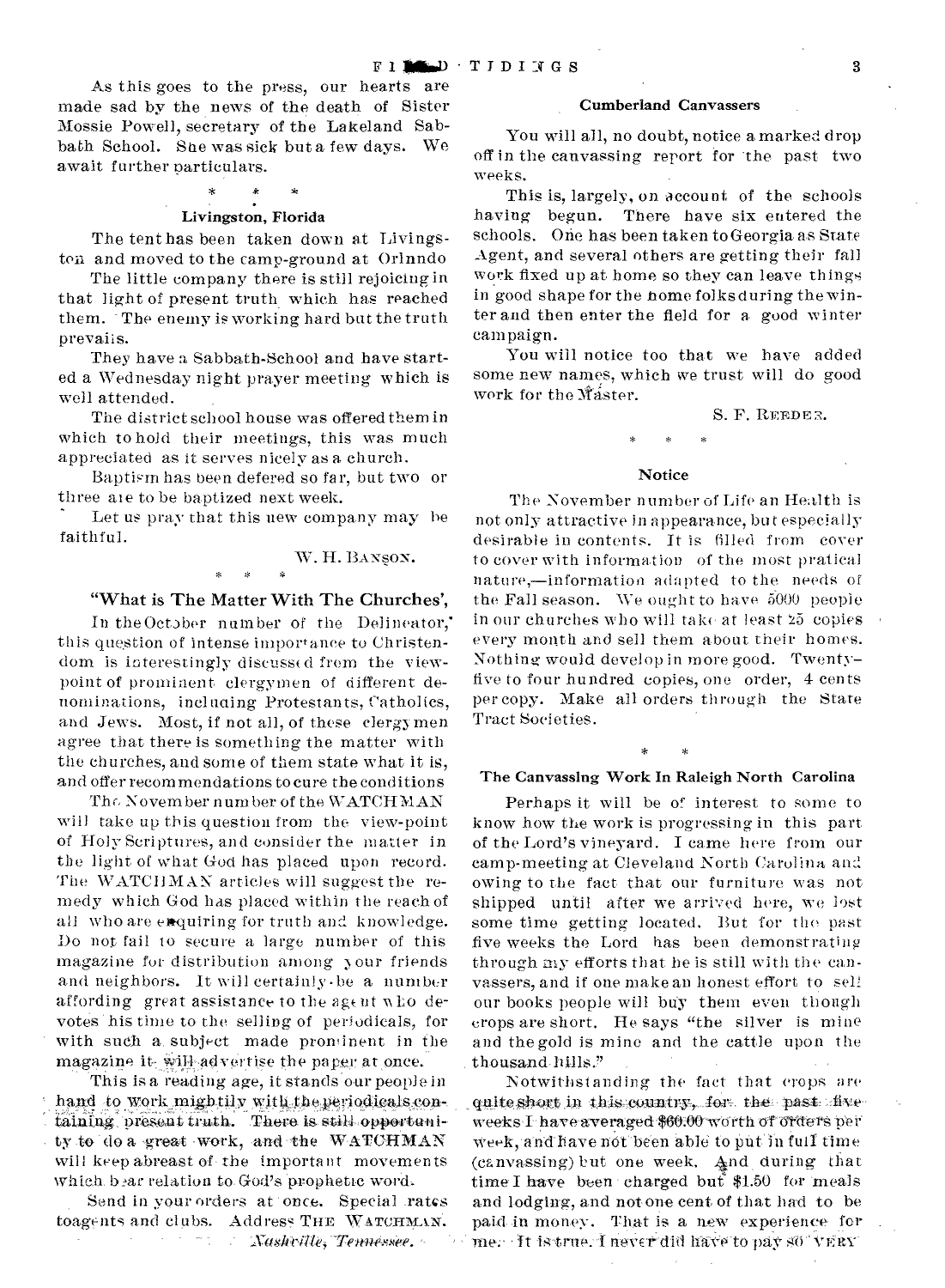#### **FIELD TIDINGS**

Representing the evangelical work of the

Southeastern Union Conference of Seventh-Day Adventists comprising the Cumberland, North Carolina, South Carolina Georgia and Florida conferences. Published Bi-Weekly by the Southeastern Union Conference

Graysville, Tennessee... . . . . . Price 25 cents per year

| Entered as second class matter, at the post-office at Graysville<br>Tenn., Feb. 11, 1909, under act of Congress of March 3, 1879 |                                           |  |  |  |  |
|----------------------------------------------------------------------------------------------------------------------------------|-------------------------------------------|--|--|--|--|
|                                                                                                                                  | Mrs. Mettie S. Lenker,   Assistant Editor |  |  |  |  |

|                 | EDITORIAL CONTRIBUTORS |
|-----------------|------------------------|
| W. A. Westworth | Mrs. Helen. D. Dowset  |
| V. O. Cole      | L. A. Hansen           |
|                 |                        |

MUCH, but never before were the people so kind to me; Surely God holds the purse strings of the world, and the hearts of the people are in his hands.

Brethren the signs of the times show us that the end is very very near. We can almost hear the angels singing our welcome home. May God help us to be faithful is my prayer.

W. E. LANIER.

#### Work among the Collored in Florida

Our meeting in Plant City closed last Sunday night September 26. We are glad to report a good meeting.

At this meeting four were added to the church, three baptized, and in addition six aduits took their stand for the Sabbath. Fifteen were added to the Sabbath-school last Sabbath Brethren, pray for the work in Plant City.

At this writing I am in Orlando on my way to Winter Park where we will hold our annuacamp-meeting. I trust that all are planning to attend. All who wish tents please address me at. Winter Park. In purchasing your ticket with which to come to the meeting, let each one request the agent to give him a receipt for the money paid, as the reduction rate may not come or the regular certificate plan.

Let us all come with consecrated hearts, leaving all differences at home and buried so they will not arise when you return. Be prepared to receive showers of blessings.

We are promised good help this year. We are planning to run a dinning tent again this year and will serve meals on the European plan. We hope some one will come prepared to take charge of the cooking. Let some of our brethren that will sacrifice the time come early before the camp-meeting to assist in pitching the tents.

Remember the time of the meeting is November 4-14.

J. W. MANNS.

Winter Park, Fla.

#### Report of The Canvassing Work in The South Eastern Linion Conference During September 1909

| CON' AGTS HRS' ORD' |     |            |         |        |              | VAL' HPS' TOTAL DEL'                                                                                                                                 |               |
|---------------------|-----|------------|---------|--------|--------------|------------------------------------------------------------------------------------------------------------------------------------------------------|---------------|
| $4a$ 10 1361 392    |     |            |         |        |              | \$915.45 \$140.60 \$1046.05 \$588.70                                                                                                                 |               |
| N C, 11 1044 520    |     |            |         |        |              | 839.25 68.70 907.95 258.90                                                                                                                           |               |
| Cumb.               |     | 11 885 198 |         |        |              | 234.20 110.55 344.75 634.25                                                                                                                          |               |
| F1a. 5 315 204      |     |            |         |        | 241.75 32.65 |                                                                                                                                                      | 274.40 50.60  |
| S. C.               | - 5 |            | 290 131 | 135.00 | 1.25         |                                                                                                                                                      | 136.25 125.25 |
|                     |     |            |         |        |              | Total $\overline{42}$ $\overline{3895}$ $\overline{1445}$ $\overline{2365}$ , 65 $\overline{343}$ , 75 $\overline{2709}$ , 40 $\overline{1657}$ , 70 |               |

We are glad to see some advancement made over, the previous month, yet I am sure that all of us have a burning desire to see greater things along this line,

You will notice that the different conferences are placed in numerical order with reference to the value of orders taken.

Georgia seems to head the list; North Carolina. is close behind. Cumberland, in deliveries, ranks first: Florida, for a time, behind; in orders now stands ahead of Cumberland.

#### **CANVASSING REPORT**

#### Southeastern Union Conference. For two weeks ending Oct. 16.

| Name,                         | Book,                         | Hrs., Ords.,   |                | Value,                   | Total,         | Del.                     |  |  |  |
|-------------------------------|-------------------------------|----------------|----------------|--------------------------|----------------|--------------------------|--|--|--|
| <b>CUMBERLAND</b>             |                               |                |                |                          |                |                          |  |  |  |
| Fanie Fine                    | CK                            | 12             | $\overline{7}$ | 7.00                     | 8.50           |                          |  |  |  |
| R.A. Judy                     | BF L                          | 72             | 16             | 16.00                    | 41.50          | 16.00                    |  |  |  |
| A. D. Day                     | BFL                           | 35             | 12             | 12.00                    | 16,75          |                          |  |  |  |
|                               | CК                            | 42             |                |                          |                | 55.14                    |  |  |  |
| C. N. Cowdrey<br>J. W. Purvis | ŧΚ                            | 42             |                |                          |                | 71.15                    |  |  |  |
| Albert Carlson                | $G\Omega$                     | $-8$           | -1             | 2.75                     | 4.50           |                          |  |  |  |
| J. B. Rhyne                   | CК                            | 20             | 9              | 10.00                    | 10.50          |                          |  |  |  |
| Mrs. S. E. Ragon              | GC                            | 12             | 4              | 16.50                    | 20.75          |                          |  |  |  |
| C. A. York                    | DR                            | 61             | 5              | 13.25                    | 15.65          |                          |  |  |  |
|                               | <b>GEORGIA</b>                |                |                |                          |                |                          |  |  |  |
| J. H. Highsmith               | DК                            | 30             | 6              | 18.50                    | 19.50          | 25.50                    |  |  |  |
| C. N. Bivens                  | DR                            | 9              | 3              | 6.25                     | 7.50           |                          |  |  |  |
| R. M. Carter                  | DR                            | 39             | 5              | 12.50                    | 14.85          | 129.50                   |  |  |  |
| I. Tait                       | DR                            | 72             | 9              | 19.75                    | 29.25          | 87.00                    |  |  |  |
| J. A. Sudduth                 | DК                            | 56             | 26             | 74.50                    | 80.10          | 116.20                   |  |  |  |
| A. U. Cochran                 | DR                            | 56             | 40             | 46.85                    |                | 53.40 123.65             |  |  |  |
| G. D. Raff                    | DR                            | 40             | 40             |                          |                | 225.00                   |  |  |  |
| R.O. Terry                    | DR                            | 57             | 21             | 45.30                    |                | 2.75                     |  |  |  |
| W. F. Boles                   | DR                            | 100            | 4              | 11.00                    |                | 160.00                   |  |  |  |
| S. T. Walker                  | M isc                         | 21             | 6              | 14.00                    |                |                          |  |  |  |
| J. A. Kimmel                  | $_{\mathrm{M}\,\mathrm{isc}}$ | 110            | 19.            | 53.75                    |                | 67.45 78.10              |  |  |  |
| Papers                        |                               |                |                |                          |                | 25.75                    |  |  |  |
|                               |                               | NORTH CAROLINA |                |                          |                |                          |  |  |  |
| W. H. George                  | G()                           | 77             |                | 62 176.25 181.30         |                | 5.05                     |  |  |  |
| W. E. Lanier<br>J. W. Moore   | DR                            | 89             | 61             |                          | 111.75 117.25  | 9.50                     |  |  |  |
|                               | DR                            | 88             | 33             | $-60.75$                 | 65.00          | 4,25                     |  |  |  |
| T. T. Stepp                   | DR.                           | 50             | 13             | 35.75                    | 39.05          | 3.30                     |  |  |  |
| M. L. Branch                  | DR                            | 52             | -5             | 8.75                     | 13.75          | 5.00                     |  |  |  |
| G. L. Kerley                  | DR                            | 43             | 20 -           | 54.00                    | 57.00          | 3.00                     |  |  |  |
| G. W. Wells                   | BFL                           | 3              | 8              | 4.75                     | 4.75           | 4.75                     |  |  |  |
| H. D. Harkins                 | <b>CK</b>                     | 24.            | 30.            | 30.00                    | 30.00          |                          |  |  |  |
| H. B. Hahn                    | СK                            | 5              |                |                          | .75            | 2.75                     |  |  |  |
| J. P. Allran                  | CК                            | 41             |                | 93. No                   | 5.25           | 41.25                    |  |  |  |
| Mrs. J. W, Moore              | LH.                           | 40             |                |                          | $-5.70 - 5.70$ | 5.70                     |  |  |  |
| Mrs. C. Miller                | LН                            | 90             |                | 32.50                    | 41.75          | 41.75                    |  |  |  |
| SOUTH CAROLINA                |                               |                |                |                          |                |                          |  |  |  |
| G. B. Case                    | DR                            | 81             |                |                          |                | 130.50                   |  |  |  |
| I. R. Harden                  | 15 F L                        | 20             | 1              | 2.75                     | 2.75           | 11.00                    |  |  |  |
| I. B. Rise                    | DR                            | 81             | 16             | $26.50^{\circ}$          | 28.50          | 4.50                     |  |  |  |
| H. B. Gallion                 | -DR                           | 52             | 6              | 12.50                    | 15.50          | 65.50                    |  |  |  |
| Rose Lull                     | BFL                           | 46             | 12             | 13.00                    | 26.00          | 9,50                     |  |  |  |
| Summary                       |                               |                |                |                          |                |                          |  |  |  |
| South Carolina                | Total                         | 280            | 35             | 54.75                    |                | 72.75 221,00             |  |  |  |
| North Carolina                | Total                         | 600            |                |                          |                | 232 520.20 561.55 126.30 |  |  |  |
| Cumberland                    | Total                         |                |                |                          |                | 77.50 128.15 142.79      |  |  |  |
|                               |                               | 304<br>590.    | 54             | 179 302.40 272.05 967.70 |                |                          |  |  |  |
| Georgia                       | Total                         |                |                |                          |                |                          |  |  |  |